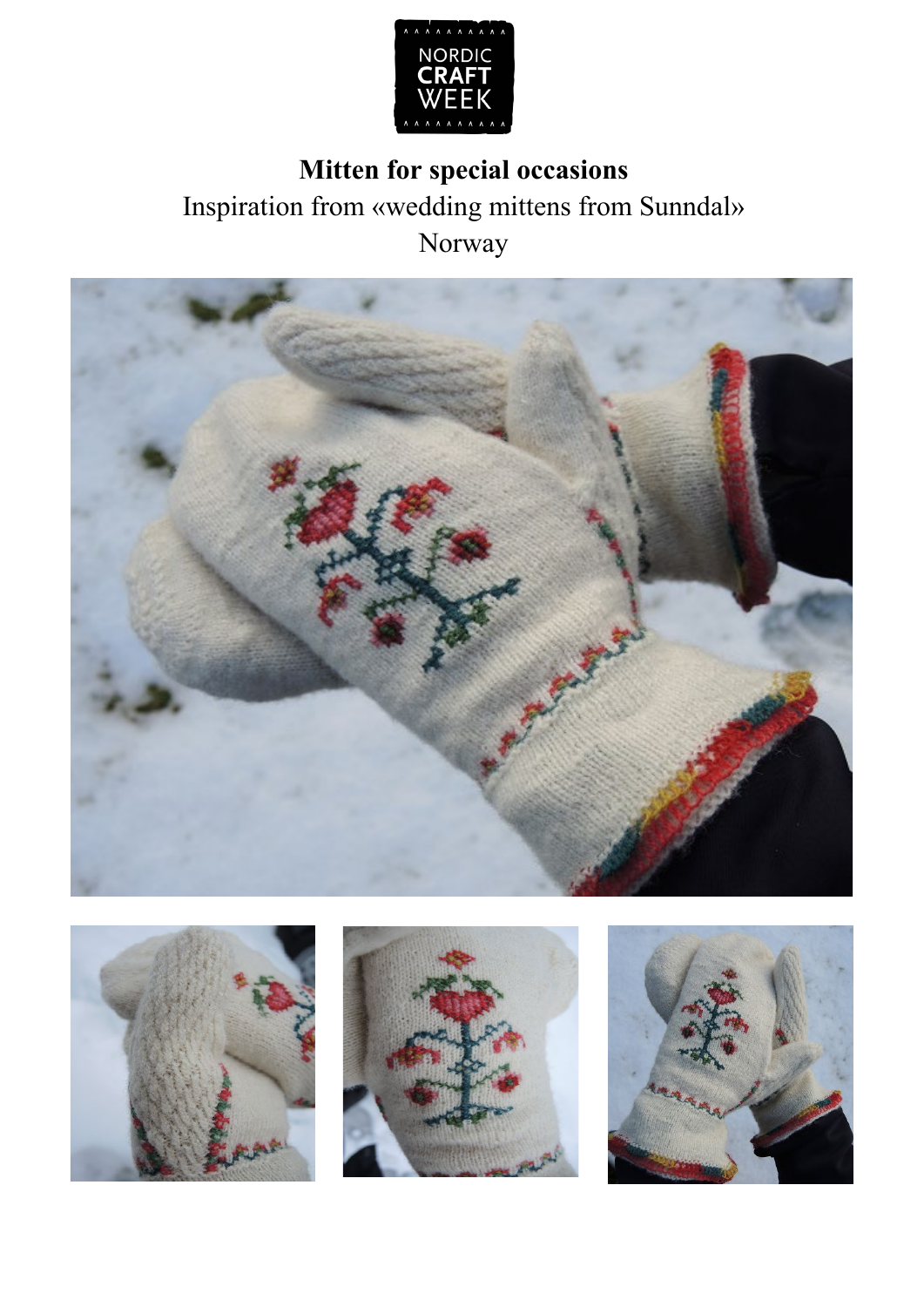## **«Wedding mittens from Sunndal»**

As part of Norges Husflidslags project on Norwegian wool, ULLialt, Møre og Romsdal Husflidslag has chosen to deepen itself in the theme of mittens

In the books "mitten in Norwegian tradition and knitting in Norway", it is refered to some mittens from Nordmøre. At Sunndal outdoor museum, Leikvin, they have several mittens that have the same character as the mittens mentioned in the books. Also elsewhere, especially north of Møre og Romsdal, one can find old mittens in private ownership that have the same expression and are quite similar to the mittens from Sunndal and those shown in the books.

According to the book Knitting in Norway, these mittens are knitted in the second half of the 1800s.

The working group in Møre og Romsdal Husflidslag was given the opportunity to study closer and analyze the mitens at Leikvin Museum.

Most of the mittens were knitted in thinly threaded, unbleached woolen yarn, probably home spun. The knitting strength varied from 56 sts and 100 rows = 10 cm to 24 sts and 90 rows = 10 cm. Most of the mittens had a cuff that slanted towards the wrist, a separate pattern in the thumb wedge and a closure in a spiral. Embroidered decor was often in cross stitch with different red and green colors as dominant. Most of the mittens had two embroidered flounder edges.

Some of the Witnesses at Leikvin had the term "wedding mitten" or "church mitten," and they had little wear and tear. Most likely, the mittens were outfits that were only used for party and celebration.

We chose to call our model for " mitten for special occasions from Sunndal.









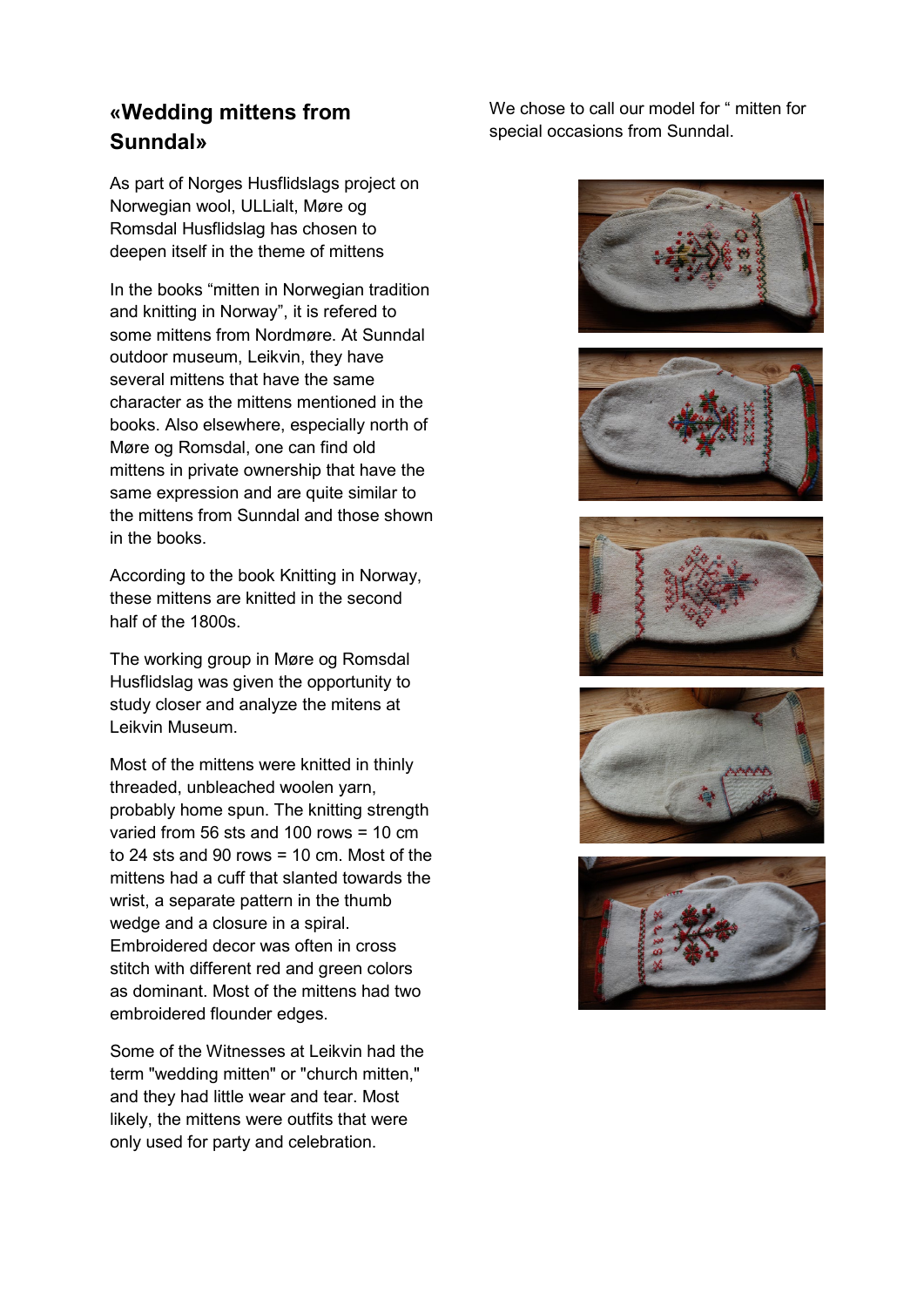## **How to do :**

## **Mitten in Røros Lambs wool**

**Strikkefasthet**: 36 m, 58 omg på 10 cm. **Garn:** Røros Lamullgarn, L11, 100 gr. Knitting needle no. 1.5 Gauge:: 36 sts, 58 rows = 10 cm. Yarn: Røros Lamull yarn, L11, 100 gr.

## **Cuff:**

Cast on 88 sts. Size 2 rows. back and forth. Knit together, knit rib with 2 purl stich and 2 ord stich for 3 rows. Knit 1 round purl stich. 2 rows with stockinett stich 1 row purl stich.

\* knit 2 sts, cast together 2 sts, knit 36 sts, knit 2 sts together, knit 4 sts, knit 2 sts together, knit 36 sts, knit 2 sts tog, knit 2 sts.

Knit 3 rounds without doing anything. \* Continue from \* to \* but with 4 sts less on each round where you decrease the number of stiches..

Continue like this until you have 64 sts on round.

knit 3 rows stockinette and 1 round purl stich.

#### **Thumb gusset:**

\* knit 24 sts, 1 sts twisted r, 1 purl sts, 1 sts twisted r, 1 purl sts , 1 sts twisted r, continue whole row (= 35 sts) \*

Repeat from \* to \* 2 more times. Size 24 sts, 1 sts twisted r, pick up a thread before the next st and knit this purl, knit 3 sts twisted r,pick up a thread before the next stitch and knit this purl, knit 1 sts twisted r,knit 35 sts = rest of the round. Knit the next 2 rounds as follows: knit 24 sts, 1 sts twisted r, 1 sts purl, 3 sts twisted r, 1 sts purl, 1 st twisted r,

35 m round out.

Knit 24 sts, 1 sts twisted r, pick up a thread before the next st and knit it purl, knit 2 sts twisted r, 1 sts purl, 2 sts twisted r, pick up a thread before next st and knit it purl , 1 twisted r, knit 35 sts round out.

The next 2 rounds as follows: knit 24 sts, 1 sts twisted r, 1 sts purl, 2 sts twisted r, 1 sts purl, 2 sts twisted r, 1 sts purl, 1 sts twisted r, 35 sts round out. Continue to increase 2 sts every 3rd round in the thumb gusset. Make sure that every time you increase, the purl stitches and the twisted sts are moved. Continue until the thumb gusset consists of 23 sts (= 82 sts in the round).

Knit the last two rounds in the thumb gusset like this: Knit 24 sts, 1 sts twisted r, 1 sts purl, 2 sts twisted r, 1 sts purl, 2 sts twisted r, 1 st purl, 2 sts twisted r, 1 sts purl, 3 sts twisted r, 1 sts purl,2 sts twisted r, 1 sts purl,2 sts twieste r,1 sts purl,2 sts twisted r,1 sts purl,1 stst twisted r, knit 32 sts round out.

## **Thumb hole:**

Knit 24 sts, cast off 23 sts for thumb over thumb wedge. Cast on 21 sts and knit round (= 80 sts in round).

Continue with stockinett stitch.

After approx. 1 cm cast off 2 sts on the "inside" of the thumb and after approx. 2 cm cast off 2 new sts on the "inside" of the thumb. After approx. 4 cm cast off 2 sts and after approx. 6 cm cast off 2 sts. It is now 72 m on the needle.

Continue until the mitten is about 10-12 cm abowe the thumb hole or to the desired length over the little finger.

## **Closure in spiral:**

Divide the 72 sts evenly on 4 needles. Cast off 1 st on each needle, = 4 sts per row.

Continue with decrease on every row as follows:

Knit past the stich which was cast off in previous round, cast off next sts, Repeat this on every needle and every row  $(= 4)$ sts per round). When you have 4 sts left on round, finish by pulling the thread through sts. Fasten the thread.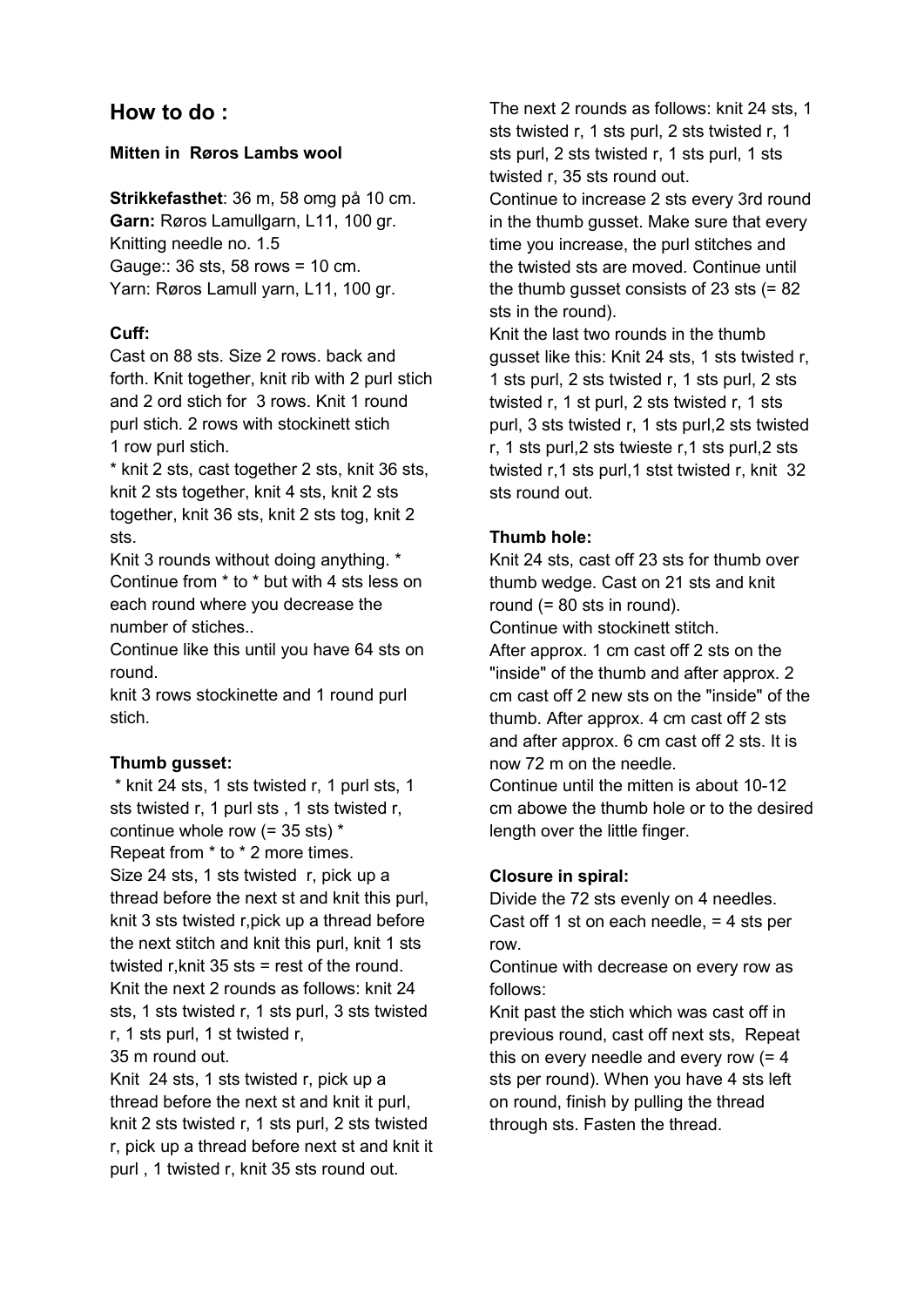

#### **Thumb:**

You can choose to knit the thumb in the traditional way with the stockinett stitch and the closure in the spiral, or continue with the same pattern on the front of the thumb as in the thumb wedge. On the back of the thumb, there are stockinett stitch and closure is in a spiral.



#### **Thumb in stockinett:**

Pick up a total of 46 sts in the thumb hole. Start knitting on the "back" of the thumb. On 1st round cast off 1 sts in each "side" of thumb = 44 sts in round. Knit stockinett until desired length.

closure in spiral such as in the mitten itself.

#### **Thumb with same patern as the thumb gusset:**

Pick up a total of 46 sts in the thumb hole. Start knitting on the "back" of the thumb.

On 1st round cast off 1 sts in each "side" of thumb  $= 2$  sts.

Knit stockinett sts on «back» of thumb. Continue with pattern on the "front" of the thumb:

1 sts twisted r, 1 sts purl, 1 sts twisted r, 1 sts purl, 2 sts twisted r, 1 sts purl, 2 sts twisted r, 1 sts purl, 3 sts twisted r, 1 sts purl, 2 sts twisted r, 1 sts purl, 2 sts twisted r, 1 sts purl, 1 twisted r,1 sts purl , 1 sts twisted r. After 3 rounds of this pattern, move the twisted sts and purl sts as in the thumb wedge. After approx. 4-5 rounds cast off 2 sts on the" inside" of the thumb. After approx. 10-12 rounds cast off 2 new sts on the "inside" of the thumb, and after approx. 20-21 rounds cast off 2 sts on the "inside" of the thumb.

Continue until the thumb measures approx. 5 cm. There are now 23 sts on «front» and 15 sts on «back» of thumb. Decrease 1 sts on each side of thumb (in pattern) = 2 sts. Repeat this dec 3 times to = 8 sts. There are now 30 sts in round, and afterwards there shall be decreased 4 sts per round.

On the "back" of the thumb (needle 1 and 2) it is the closure spiraled like in the mitten. (When you have cast off as many as you can on needle, start again with 1 sts on needle).

At the front of the thumb (needle 3 and 4) cast of at the "sides". In this way the pattern in the thumb is mantained. Continue the decrease until you have 6 sts left. Finish by pulling the thread through the least sts..

Knit the other mitten mirrored.

#### **Floss:**

The flow is sewn in the 2-purl rounds. Sew with the same thread used in the embroidery, the first round with one color, the other round with several colors. Sew as pictures show.